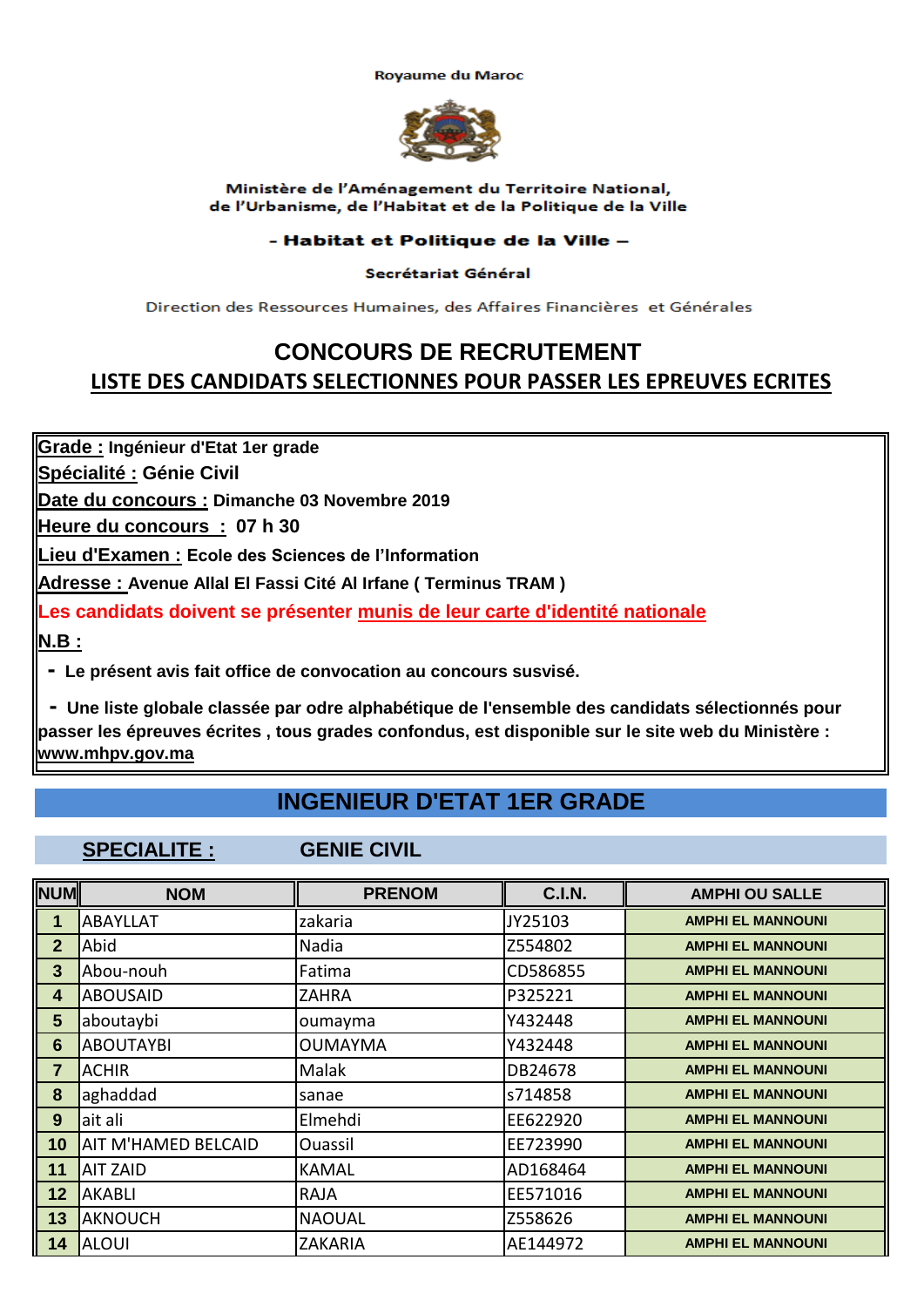| Wijdane<br>16<br>JH25049<br>Amine<br><b>AMPHI EL MANNOUNI</b><br>MOHAMED AMINE<br>17<br><b>AMRI</b><br>JE287930<br><b>AMPHI EL MANNOUNI</b><br>18<br>Aouragh<br>Abdellatif<br>UA108349<br><b>AMPHI EL MANNOUNI</b><br><b>ASSAL</b><br>19<br><b>AZEDDINE</b><br>F428994<br><b>AMPHI EL MANNOUNI</b><br><b>ASSILA</b><br>Mohammed<br>CD530108<br><b>AMPHI EL MANNOUNI</b><br>20<br><b>ASSOULI</b><br>21<br><b>MOHAMMED</b><br>1715780<br><b>AMPHI EL MANNOUNI</b><br>22<br><b>ATMANI</b><br>jihane<br>D966867<br><b>AMPHI EL MANNOUNI</b><br><b>ATTAT</b><br>Soukaina<br>LE23047<br><b>AMPHI EL MANNOUNI</b><br>23<br>24<br><b>AZELHAT</b><br><b>ZOUHIR</b><br>VA109105<br><b>AMPHI EL MANNOUNI</b><br><b>AZOUAGH</b><br>25<br><b>HAJAR</b><br>RB12341<br><b>AMPHI EL MANNOUNI</b><br>Abderrahim<br>Bahmadi<br>CD549720<br><b>AMPHI EL MANNOUNI</b><br>26<br><b>BALI</b><br>27<br>UB90819<br><b>AMPHI EL MANNOUNI</b><br>Maryem<br>bamouh<br>28<br>GM184563<br><b>AMPHI EL MANNOUNI</b><br>anass<br><b>BAOUHAM</b><br><b>ANAS</b><br>29<br>PB192197<br><b>AMPHI EL MANNOUNI</b><br>bekkaoui<br>boumediene<br>30<br>F578564<br><b>AMPHI EL MANNOUNI</b><br>belaidene<br>afaf<br>31<br>F425915<br><b>AMPHI EL MANNOUNI</b><br>32<br><b>BEL-FAKIH</b><br><b>AMPHI EL MANNOUNI</b><br>Imad<br>ZT128988<br>33<br>BENABDERRAHMANE<br><b>AICHA</b><br>F579337<br><b>AMPHI EL MANNOUNI</b><br>34<br><b>BENHADDOU</b><br>jihane<br>S703349<br><b>AMPHI EL MANNOUNI</b><br>Benmalek<br>35<br><b>NIZAR</b><br>GM146173<br><b>AMPHI EL MANNOUNI</b><br><b>BENSAID</b><br>36<br>Chaimaa<br>Q311638<br><b>AMPHI EL MANNOUNI</b><br>Berihane<br>37<br>Amal<br>BH495272<br><b>AMPHI EL MANNOUNI</b><br>Berkchi<br>38<br>Z564792<br>Imane<br><b>AMPHI EL MANNOUNI</b><br><b>Bouali</b><br>39<br>SH168450<br>Loubna<br><b>AMPHI EL MANNOUNI</b><br><b>Mohamed Amine</b><br>40<br>Bouarafa<br>UA107152<br><b>AMPHI EL MANNOUNI</b><br><b>BOUDARINE</b><br>41<br><b>LOUBNA</b><br>VA121457<br><b>AMPHI EL MANNOUNI</b><br>42<br>AD270074<br>Hanane<br><b>AMPHI EL MANNOUNI</b><br><b>Bougouss</b> | 15 | Amara     | Khadija    | AE184244 | <b>AMPHI EL MANNOUNI</b> |
|-----------------------------------------------------------------------------------------------------------------------------------------------------------------------------------------------------------------------------------------------------------------------------------------------------------------------------------------------------------------------------------------------------------------------------------------------------------------------------------------------------------------------------------------------------------------------------------------------------------------------------------------------------------------------------------------------------------------------------------------------------------------------------------------------------------------------------------------------------------------------------------------------------------------------------------------------------------------------------------------------------------------------------------------------------------------------------------------------------------------------------------------------------------------------------------------------------------------------------------------------------------------------------------------------------------------------------------------------------------------------------------------------------------------------------------------------------------------------------------------------------------------------------------------------------------------------------------------------------------------------------------------------------------------------------------------------------------------------------------------------------------------------------------------------------------------------------------------------------------------------------------------------------------------------------------------------------------------------------------------------------------------------------------------------------------------------------|----|-----------|------------|----------|--------------------------|
|                                                                                                                                                                                                                                                                                                                                                                                                                                                                                                                                                                                                                                                                                                                                                                                                                                                                                                                                                                                                                                                                                                                                                                                                                                                                                                                                                                                                                                                                                                                                                                                                                                                                                                                                                                                                                                                                                                                                                                                                                                                                             |    |           |            |          |                          |
|                                                                                                                                                                                                                                                                                                                                                                                                                                                                                                                                                                                                                                                                                                                                                                                                                                                                                                                                                                                                                                                                                                                                                                                                                                                                                                                                                                                                                                                                                                                                                                                                                                                                                                                                                                                                                                                                                                                                                                                                                                                                             |    |           |            |          |                          |
|                                                                                                                                                                                                                                                                                                                                                                                                                                                                                                                                                                                                                                                                                                                                                                                                                                                                                                                                                                                                                                                                                                                                                                                                                                                                                                                                                                                                                                                                                                                                                                                                                                                                                                                                                                                                                                                                                                                                                                                                                                                                             |    |           |            |          |                          |
|                                                                                                                                                                                                                                                                                                                                                                                                                                                                                                                                                                                                                                                                                                                                                                                                                                                                                                                                                                                                                                                                                                                                                                                                                                                                                                                                                                                                                                                                                                                                                                                                                                                                                                                                                                                                                                                                                                                                                                                                                                                                             |    |           |            |          |                          |
|                                                                                                                                                                                                                                                                                                                                                                                                                                                                                                                                                                                                                                                                                                                                                                                                                                                                                                                                                                                                                                                                                                                                                                                                                                                                                                                                                                                                                                                                                                                                                                                                                                                                                                                                                                                                                                                                                                                                                                                                                                                                             |    |           |            |          |                          |
|                                                                                                                                                                                                                                                                                                                                                                                                                                                                                                                                                                                                                                                                                                                                                                                                                                                                                                                                                                                                                                                                                                                                                                                                                                                                                                                                                                                                                                                                                                                                                                                                                                                                                                                                                                                                                                                                                                                                                                                                                                                                             |    |           |            |          |                          |
|                                                                                                                                                                                                                                                                                                                                                                                                                                                                                                                                                                                                                                                                                                                                                                                                                                                                                                                                                                                                                                                                                                                                                                                                                                                                                                                                                                                                                                                                                                                                                                                                                                                                                                                                                                                                                                                                                                                                                                                                                                                                             |    |           |            |          |                          |
|                                                                                                                                                                                                                                                                                                                                                                                                                                                                                                                                                                                                                                                                                                                                                                                                                                                                                                                                                                                                                                                                                                                                                                                                                                                                                                                                                                                                                                                                                                                                                                                                                                                                                                                                                                                                                                                                                                                                                                                                                                                                             |    |           |            |          |                          |
|                                                                                                                                                                                                                                                                                                                                                                                                                                                                                                                                                                                                                                                                                                                                                                                                                                                                                                                                                                                                                                                                                                                                                                                                                                                                                                                                                                                                                                                                                                                                                                                                                                                                                                                                                                                                                                                                                                                                                                                                                                                                             |    |           |            |          |                          |
|                                                                                                                                                                                                                                                                                                                                                                                                                                                                                                                                                                                                                                                                                                                                                                                                                                                                                                                                                                                                                                                                                                                                                                                                                                                                                                                                                                                                                                                                                                                                                                                                                                                                                                                                                                                                                                                                                                                                                                                                                                                                             |    |           |            |          |                          |
|                                                                                                                                                                                                                                                                                                                                                                                                                                                                                                                                                                                                                                                                                                                                                                                                                                                                                                                                                                                                                                                                                                                                                                                                                                                                                                                                                                                                                                                                                                                                                                                                                                                                                                                                                                                                                                                                                                                                                                                                                                                                             |    |           |            |          |                          |
|                                                                                                                                                                                                                                                                                                                                                                                                                                                                                                                                                                                                                                                                                                                                                                                                                                                                                                                                                                                                                                                                                                                                                                                                                                                                                                                                                                                                                                                                                                                                                                                                                                                                                                                                                                                                                                                                                                                                                                                                                                                                             |    |           |            |          |                          |
|                                                                                                                                                                                                                                                                                                                                                                                                                                                                                                                                                                                                                                                                                                                                                                                                                                                                                                                                                                                                                                                                                                                                                                                                                                                                                                                                                                                                                                                                                                                                                                                                                                                                                                                                                                                                                                                                                                                                                                                                                                                                             |    |           |            |          |                          |
|                                                                                                                                                                                                                                                                                                                                                                                                                                                                                                                                                                                                                                                                                                                                                                                                                                                                                                                                                                                                                                                                                                                                                                                                                                                                                                                                                                                                                                                                                                                                                                                                                                                                                                                                                                                                                                                                                                                                                                                                                                                                             |    |           |            |          |                          |
|                                                                                                                                                                                                                                                                                                                                                                                                                                                                                                                                                                                                                                                                                                                                                                                                                                                                                                                                                                                                                                                                                                                                                                                                                                                                                                                                                                                                                                                                                                                                                                                                                                                                                                                                                                                                                                                                                                                                                                                                                                                                             |    |           |            |          |                          |
|                                                                                                                                                                                                                                                                                                                                                                                                                                                                                                                                                                                                                                                                                                                                                                                                                                                                                                                                                                                                                                                                                                                                                                                                                                                                                                                                                                                                                                                                                                                                                                                                                                                                                                                                                                                                                                                                                                                                                                                                                                                                             |    |           |            |          |                          |
|                                                                                                                                                                                                                                                                                                                                                                                                                                                                                                                                                                                                                                                                                                                                                                                                                                                                                                                                                                                                                                                                                                                                                                                                                                                                                                                                                                                                                                                                                                                                                                                                                                                                                                                                                                                                                                                                                                                                                                                                                                                                             |    |           |            |          |                          |
|                                                                                                                                                                                                                                                                                                                                                                                                                                                                                                                                                                                                                                                                                                                                                                                                                                                                                                                                                                                                                                                                                                                                                                                                                                                                                                                                                                                                                                                                                                                                                                                                                                                                                                                                                                                                                                                                                                                                                                                                                                                                             |    |           |            |          |                          |
|                                                                                                                                                                                                                                                                                                                                                                                                                                                                                                                                                                                                                                                                                                                                                                                                                                                                                                                                                                                                                                                                                                                                                                                                                                                                                                                                                                                                                                                                                                                                                                                                                                                                                                                                                                                                                                                                                                                                                                                                                                                                             |    |           |            |          |                          |
|                                                                                                                                                                                                                                                                                                                                                                                                                                                                                                                                                                                                                                                                                                                                                                                                                                                                                                                                                                                                                                                                                                                                                                                                                                                                                                                                                                                                                                                                                                                                                                                                                                                                                                                                                                                                                                                                                                                                                                                                                                                                             |    |           |            |          |                          |
|                                                                                                                                                                                                                                                                                                                                                                                                                                                                                                                                                                                                                                                                                                                                                                                                                                                                                                                                                                                                                                                                                                                                                                                                                                                                                                                                                                                                                                                                                                                                                                                                                                                                                                                                                                                                                                                                                                                                                                                                                                                                             |    |           |            |          |                          |
|                                                                                                                                                                                                                                                                                                                                                                                                                                                                                                                                                                                                                                                                                                                                                                                                                                                                                                                                                                                                                                                                                                                                                                                                                                                                                                                                                                                                                                                                                                                                                                                                                                                                                                                                                                                                                                                                                                                                                                                                                                                                             |    |           |            |          |                          |
|                                                                                                                                                                                                                                                                                                                                                                                                                                                                                                                                                                                                                                                                                                                                                                                                                                                                                                                                                                                                                                                                                                                                                                                                                                                                                                                                                                                                                                                                                                                                                                                                                                                                                                                                                                                                                                                                                                                                                                                                                                                                             |    |           |            |          |                          |
|                                                                                                                                                                                                                                                                                                                                                                                                                                                                                                                                                                                                                                                                                                                                                                                                                                                                                                                                                                                                                                                                                                                                                                                                                                                                                                                                                                                                                                                                                                                                                                                                                                                                                                                                                                                                                                                                                                                                                                                                                                                                             |    |           |            |          |                          |
|                                                                                                                                                                                                                                                                                                                                                                                                                                                                                                                                                                                                                                                                                                                                                                                                                                                                                                                                                                                                                                                                                                                                                                                                                                                                                                                                                                                                                                                                                                                                                                                                                                                                                                                                                                                                                                                                                                                                                                                                                                                                             |    |           |            |          |                          |
|                                                                                                                                                                                                                                                                                                                                                                                                                                                                                                                                                                                                                                                                                                                                                                                                                                                                                                                                                                                                                                                                                                                                                                                                                                                                                                                                                                                                                                                                                                                                                                                                                                                                                                                                                                                                                                                                                                                                                                                                                                                                             |    |           |            |          |                          |
|                                                                                                                                                                                                                                                                                                                                                                                                                                                                                                                                                                                                                                                                                                                                                                                                                                                                                                                                                                                                                                                                                                                                                                                                                                                                                                                                                                                                                                                                                                                                                                                                                                                                                                                                                                                                                                                                                                                                                                                                                                                                             |    |           |            |          |                          |
|                                                                                                                                                                                                                                                                                                                                                                                                                                                                                                                                                                                                                                                                                                                                                                                                                                                                                                                                                                                                                                                                                                                                                                                                                                                                                                                                                                                                                                                                                                                                                                                                                                                                                                                                                                                                                                                                                                                                                                                                                                                                             | 43 | Boukheyar | Noureddine | R336156  | <b>AMPHI EL MANNOUNI</b> |
| <b>BOUKHRIS</b><br>44<br>Younes<br>FJ23115<br><b>AMPHI EL MANNOUNI</b>                                                                                                                                                                                                                                                                                                                                                                                                                                                                                                                                                                                                                                                                                                                                                                                                                                                                                                                                                                                                                                                                                                                                                                                                                                                                                                                                                                                                                                                                                                                                                                                                                                                                                                                                                                                                                                                                                                                                                                                                      |    |           |            |          |                          |
| 45<br>Boukrara<br>Rabab<br>JZ6327<br><b>AMPHI EL MANNOUNI</b>                                                                                                                                                                                                                                                                                                                                                                                                                                                                                                                                                                                                                                                                                                                                                                                                                                                                                                                                                                                                                                                                                                                                                                                                                                                                                                                                                                                                                                                                                                                                                                                                                                                                                                                                                                                                                                                                                                                                                                                                               |    |           |            |          |                          |
| 46<br>Bouradouia<br>Mehdi<br>EE507321<br><b>AMPHI EL MANNOUNI</b>                                                                                                                                                                                                                                                                                                                                                                                                                                                                                                                                                                                                                                                                                                                                                                                                                                                                                                                                                                                                                                                                                                                                                                                                                                                                                                                                                                                                                                                                                                                                                                                                                                                                                                                                                                                                                                                                                                                                                                                                           |    |           |            |          |                          |
| <b>Bourchouk</b><br>JM59920<br><b>AMPHI EL MANNOUNI</b><br>47<br>Maryem                                                                                                                                                                                                                                                                                                                                                                                                                                                                                                                                                                                                                                                                                                                                                                                                                                                                                                                                                                                                                                                                                                                                                                                                                                                                                                                                                                                                                                                                                                                                                                                                                                                                                                                                                                                                                                                                                                                                                                                                     |    |           |            |          |                          |
| Boushaba<br>48<br>Loukman<br>SA18246<br><b>AMPHI EL MANNOUNI</b>                                                                                                                                                                                                                                                                                                                                                                                                                                                                                                                                                                                                                                                                                                                                                                                                                                                                                                                                                                                                                                                                                                                                                                                                                                                                                                                                                                                                                                                                                                                                                                                                                                                                                                                                                                                                                                                                                                                                                                                                            |    |           |            |          |                          |
| saifeddine<br>AE70904<br>49<br>brouzi<br><b>AMPHI EL MANNOUNI</b>                                                                                                                                                                                                                                                                                                                                                                                                                                                                                                                                                                                                                                                                                                                                                                                                                                                                                                                                                                                                                                                                                                                                                                                                                                                                                                                                                                                                                                                                                                                                                                                                                                                                                                                                                                                                                                                                                                                                                                                                           |    |           |            |          |                          |
| <b>BYA</b><br>Ghandi<br>BB107069<br><b>AMPHI EL MANNOUNI</b><br>50                                                                                                                                                                                                                                                                                                                                                                                                                                                                                                                                                                                                                                                                                                                                                                                                                                                                                                                                                                                                                                                                                                                                                                                                                                                                                                                                                                                                                                                                                                                                                                                                                                                                                                                                                                                                                                                                                                                                                                                                          |    |           |            |          |                          |
| 51<br><b>CHAABI</b><br>ABDELKRIM<br>EE574151<br><b>AMPHI EL MANNOUNI</b>                                                                                                                                                                                                                                                                                                                                                                                                                                                                                                                                                                                                                                                                                                                                                                                                                                                                                                                                                                                                                                                                                                                                                                                                                                                                                                                                                                                                                                                                                                                                                                                                                                                                                                                                                                                                                                                                                                                                                                                                    |    |           |            |          |                          |
| idris<br>52<br>chafiki<br>EE555364<br><b>AMPHI EL MANNOUNI</b>                                                                                                                                                                                                                                                                                                                                                                                                                                                                                                                                                                                                                                                                                                                                                                                                                                                                                                                                                                                                                                                                                                                                                                                                                                                                                                                                                                                                                                                                                                                                                                                                                                                                                                                                                                                                                                                                                                                                                                                                              |    |           |            |          |                          |
| 53<br><b>CHAKER</b><br><b>MOHAMMED</b><br>FC52156<br><b>AMPHI EL MANNOUNI</b>                                                                                                                                                                                                                                                                                                                                                                                                                                                                                                                                                                                                                                                                                                                                                                                                                                                                                                                                                                                                                                                                                                                                                                                                                                                                                                                                                                                                                                                                                                                                                                                                                                                                                                                                                                                                                                                                                                                                                                                               |    |           |            |          |                          |
| 54<br><b>CHARAFI</b><br><b>BRAHIM</b><br>ZT149123<br><b>AMPHI EL MANNOUNI</b>                                                                                                                                                                                                                                                                                                                                                                                                                                                                                                                                                                                                                                                                                                                                                                                                                                                                                                                                                                                                                                                                                                                                                                                                                                                                                                                                                                                                                                                                                                                                                                                                                                                                                                                                                                                                                                                                                                                                                                                               |    |           |            |          |                          |
| <b>CHARKANI EL HASSANI</b><br><b>MOHAMMED</b><br>D798269<br>55<br><b>AMPHI EL MANNOUNI</b>                                                                                                                                                                                                                                                                                                                                                                                                                                                                                                                                                                                                                                                                                                                                                                                                                                                                                                                                                                                                                                                                                                                                                                                                                                                                                                                                                                                                                                                                                                                                                                                                                                                                                                                                                                                                                                                                                                                                                                                  |    |           |            |          |                          |
| Abdelilah<br>56<br><b>CHETOUANI</b><br>F434527<br><b>AMPHI EL MANNOUNI</b><br>abdelmoula<br>57<br><b>CHETOUANI</b><br>F434528<br><b>AMPHI EL MANNOUNI</b>                                                                                                                                                                                                                                                                                                                                                                                                                                                                                                                                                                                                                                                                                                                                                                                                                                                                                                                                                                                                                                                                                                                                                                                                                                                                                                                                                                                                                                                                                                                                                                                                                                                                                                                                                                                                                                                                                                                   |    |           |            |          |                          |
| <b>CHIHANI</b><br>Othmane<br>FA154870<br>58<br><b>AMPHI EL MANNOUNI</b>                                                                                                                                                                                                                                                                                                                                                                                                                                                                                                                                                                                                                                                                                                                                                                                                                                                                                                                                                                                                                                                                                                                                                                                                                                                                                                                                                                                                                                                                                                                                                                                                                                                                                                                                                                                                                                                                                                                                                                                                     |    |           |            |          |                          |
| fatine<br>choala<br>DJ26635<br><b>AMPHI EL MANNOUNI</b><br>59                                                                                                                                                                                                                                                                                                                                                                                                                                                                                                                                                                                                                                                                                                                                                                                                                                                                                                                                                                                                                                                                                                                                                                                                                                                                                                                                                                                                                                                                                                                                                                                                                                                                                                                                                                                                                                                                                                                                                                                                               |    |           |            |          |                          |
| <b>DARDOUR</b><br>60<br><b>NAJAT</b><br>S701562<br><b>AMPHI EL MANNOUNI</b>                                                                                                                                                                                                                                                                                                                                                                                                                                                                                                                                                                                                                                                                                                                                                                                                                                                                                                                                                                                                                                                                                                                                                                                                                                                                                                                                                                                                                                                                                                                                                                                                                                                                                                                                                                                                                                                                                                                                                                                                 |    |           |            |          |                          |
| LA162560<br>61<br>Darsse<br>Soumaya<br><b>AMPHI EL MANNOUNI</b>                                                                                                                                                                                                                                                                                                                                                                                                                                                                                                                                                                                                                                                                                                                                                                                                                                                                                                                                                                                                                                                                                                                                                                                                                                                                                                                                                                                                                                                                                                                                                                                                                                                                                                                                                                                                                                                                                                                                                                                                             |    |           |            |          |                          |
| <b>ADNANE</b><br>EE609388<br>62<br><b>DEHHAB</b><br><b>AMPHI EL MANNOUNI</b>                                                                                                                                                                                                                                                                                                                                                                                                                                                                                                                                                                                                                                                                                                                                                                                                                                                                                                                                                                                                                                                                                                                                                                                                                                                                                                                                                                                                                                                                                                                                                                                                                                                                                                                                                                                                                                                                                                                                                                                                |    |           |            |          |                          |
| 63<br>derkaoui<br>AA34170<br>sophia<br><b>AMPHI EL MANNOUNI</b>                                                                                                                                                                                                                                                                                                                                                                                                                                                                                                                                                                                                                                                                                                                                                                                                                                                                                                                                                                                                                                                                                                                                                                                                                                                                                                                                                                                                                                                                                                                                                                                                                                                                                                                                                                                                                                                                                                                                                                                                             |    |           |            |          |                          |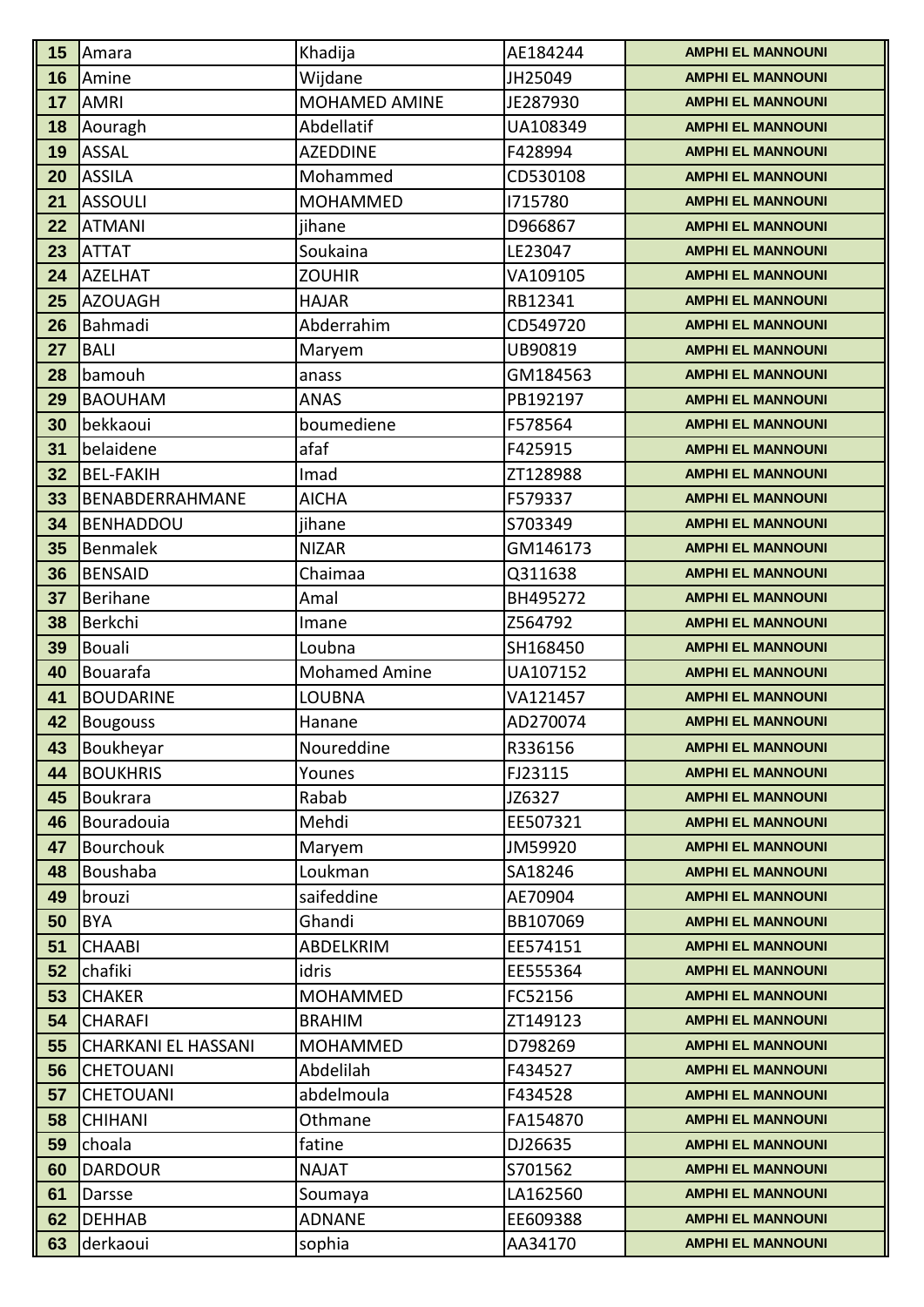| 64 | DOUALI                       | Mohamed                | EE576784            | <b>AMPHI EL MANNOUNI</b>           |
|----|------------------------------|------------------------|---------------------|------------------------------------|
| 65 | DOUDOU                       | <b>ASMAE</b>           | ZT210522            | <b>AMPHI EL MANNOUNI</b>           |
| 66 | DOUDOU                       | amina                  | ZT186150            | <b>AMPHI EL MANNOUNI</b>           |
| 67 | Dyaz                         | Amine                  | D826782             | <b>AMPHI EL MANNOUNI</b>           |
| 68 | Echaoui                      | Hamza                  | EC23050             | <b>AMPHI EL MANNOUNI</b>           |
| 69 | <b>EI ADNANI</b>             | mohamed                | U178013             | <b>AMPHI EL MANNOUNI</b>           |
| 70 | El Archi                     | Othmane                | Q242406             | <b>AMPHI EL MANNOUNI</b>           |
| 71 | <b>EL FADDALI</b>            | <b>FATIMA</b>          | L570371             | <b>AMPHI EL MANNOUNI</b>           |
| 72 | <b>EL FERROUNE</b>           | <b>GHIZLANE</b>        | L541273             | <b>AMPHI EL MANNOUNI</b>           |
| 73 | <b>EL HADIFI</b>             | <b>KARIMA</b>          | R 355936            | <b>AMPHI EL MANNOUNI</b>           |
| 74 | <b>EL HANNOUDI</b>           | Sabrine                | R337628             | <b>AMPHI EL MANNOUNI</b>           |
| 75 | <b>EL HOSAINY</b>            | Abdelhalim             | LC295276            | <b>AMPHI EL MANNOUNI</b>           |
| 76 | <b>EL ISSAOUI</b>            | ABDELILAH              | ZG129310            | <b>AMPHI EL MANNOUNI</b>           |
| 77 | <b>EL JANATI</b>             | <b>Achraf Mohammed</b> | D740576             | <b>AMPHI EL MANNOUNI</b>           |
| 78 | <b>EL JEHAOUI</b>            | Ayoub                  | T264329             | <b>AMPHI EL MANNOUNI</b>           |
| 79 | <b>EL KADI EL OUAHABI</b>    | <b>BASSMA</b>          | S713684             | <b>AMPHI EL MANNOUNI</b>           |
| 80 | El Khandouki                 | Adil                   | X254706             | <b>AMPHI EL MANNOUNI</b>           |
| 81 | <b>EL MANIANI</b>            | ABDELMAOULA            | 1704826             | <b>AMPHI EL MANNOUNI</b>           |
| 82 | <b>EL MNAOUI</b>             | <b>GHITA</b>           | EE727394            | <b>AMPHI EL MANNOUNI</b>           |
| 83 | <b>EL OUAFRASI</b>           | YOUSRA                 | S703963             | <b>AMPHI EL MANNOUNI</b>           |
| 84 | <b>EI OUTMANI</b>            | Salma                  | GA201556            | <b>AMPHI EL MANNOUNI</b>           |
| 85 | Elbargui                     | zakia                  | EE624796            | <b>AMPHI EL MANNOUNI</b>           |
| 86 | ELHABNOUNY                   | Mohammed               | S742118             | <b>AMPHI EL MANNOUNI</b>           |
| 87 | <b>IELKABBAOUI</b>           | <b>HASSAN</b>          | Z566953             | <b>AMPHI EL MANNOUNI</b>           |
| 88 | <b>ELKOUCHI</b>              | AHMED                  | GB225614            | <b>AMPHI EL MANNOUNI</b>           |
| 89 | ELMAHSANI                    | ABDELIALH              | R357475             | <b>AMPHI EL MANNOUNI</b>           |
| 90 | En-Nahas                     | Oussama                | <b>RB5780</b>       | <b>AMPHI EL MANNOUNI</b>           |
| 91 | ERRADI                       | <b>AMINA</b>           | CB305474            | <b>AMPHI EL MANNOUNI</b>           |
| 92 | <b>ER-RAJI</b>               | Fatima zahra           | CD556843            | <b>AMPHI EL MANNOUNI</b>           |
| 93 | essahli                      | ikram                  | FG11282             | <b>AMPHI EL MANNOUNI</b>           |
| 94 | <b>GHAZOUANI</b>             | Sara                   | SA14243             | <b>AMPHI EL MANNOUNI</b>           |
| 95 | <b>HAKKOU</b>                | Ikram                  | FG11872             | <b>AMPHI EL MANNOUNI</b>           |
| 96 | <b>HALIMI</b>                | Chaimaa                | M554440             | <b>AMPHI EL MANNOUNI</b>           |
| 97 | HANOU                        | Abdelmoumen            | CD598795            | <b>AMPHI EL MANNOUNI</b>           |
| 98 | <b>HARFI</b>                 | Imane                  | DJ28954             | <b>AMPHI EL MANNOUNI</b>           |
| 99 | HARITI                       | <b>OUAFAA</b>          | Z548568             | <b>AMPHI EL MANNOUNI</b>           |
|    | 100 HJOUJI                   | Safae                  | AA62978             | <b>AMPHI EL MANNOUNI</b>           |
|    | 101 HMAIDDOUT                | <b>SOUKAINA</b>        | Z541940             | <b>SALLE 10</b>                    |
|    | 102 Houguig                  | Walid                  | VA127666            | <b>SALLE 10</b>                    |
|    | 103 HSSASSA                  | <b>SOHAYB</b>          | VA125928            | <b>SALLE 10</b>                    |
|    | 104   IADAD                  | Maryem                 | JF53073             | <b>SALLE 10</b>                    |
|    | 105 IBRAHIMI<br>106 IBRAHIMI | Kawtar<br><b>OTMAN</b> | K539452<br>AE142594 | <b>SALLE 10</b><br><b>SALLE 10</b> |
|    | 107 lichaoui                 | samir                  | EE219110            | <b>SALLE 10</b>                    |
|    | 108 INEDJAR                  | Mohamed                | J452393             | <b>SALLE 10</b>                    |
|    | 109 JAMAAI                   | <b>MOHAMED</b>         | SH180456            | <b>SALLE 10</b>                    |
|    | <b>110 JBARI</b>             | Abdelilah              | JT59385             | <b>SALLE 10</b>                    |
|    | 111 KADID                    | Essaid                 | AE184586            | <b>SALLE 10</b>                    |
|    |                              |                        |                     |                                    |
|    | 112 KANOUNE                  | AHLAM                  | WB163041            | <b>SALLE 10</b>                    |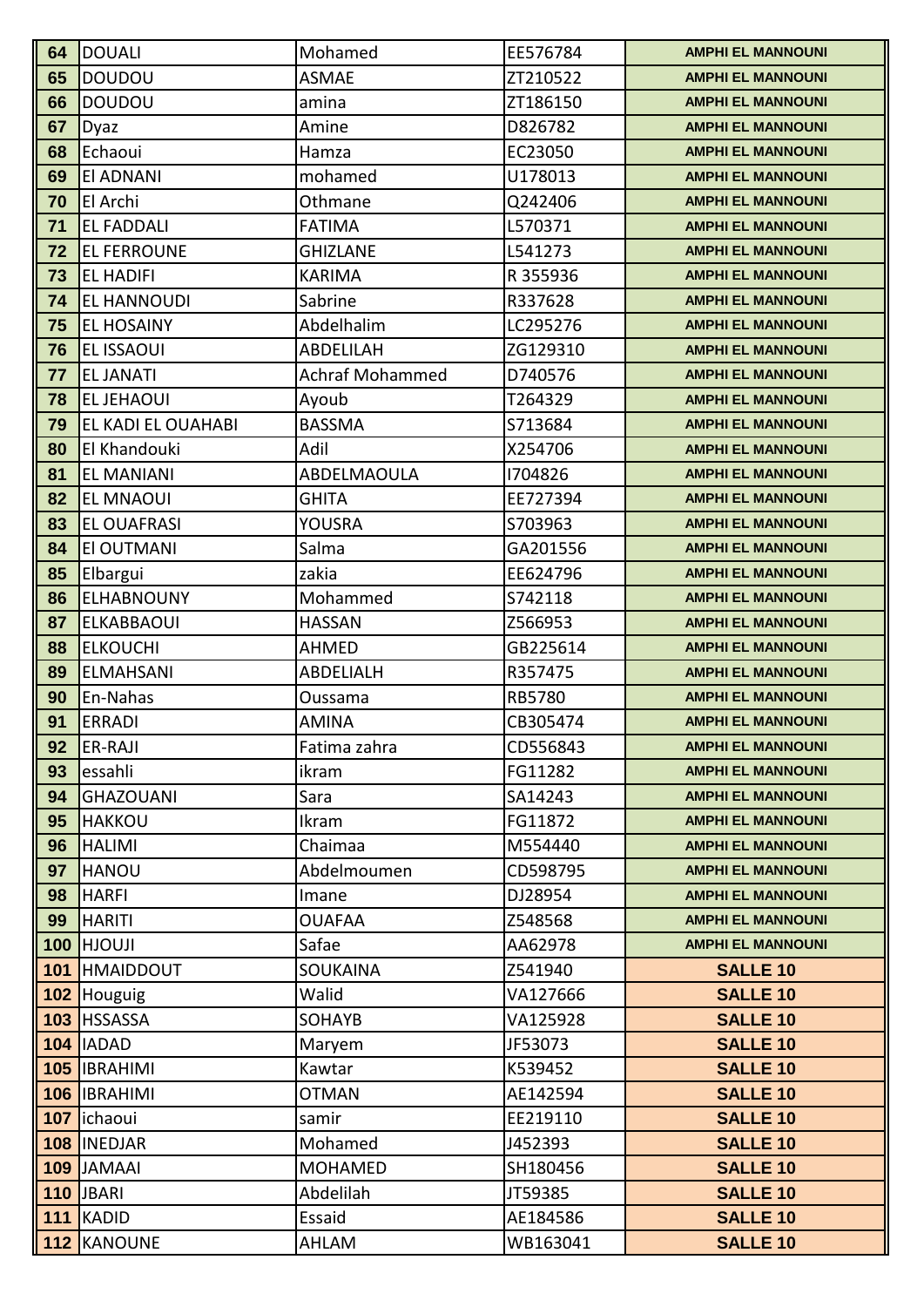| 113 Karim               | Mohammed            | BJ423858           | <b>SALLE 10</b>                    |
|-------------------------|---------------------|--------------------|------------------------------------|
| 114 Karouane            | Othman              | CD598729           | <b>SALLE 10</b>                    |
| <b>115 KARYANI</b>      | Youssra             | D776861            | <b>SALLE 10</b>                    |
| 116 kassem              | yassine             | Z491963            | <b>SALLE 10</b>                    |
| 117 kihel               | omar                | CN4716             | <b>SALLE 10</b>                    |
| 118 LACHQAR             | Abderrahmane        | JA171098           | <b>SALLE 10</b>                    |
| 119 laftouhi            | fatima-zahra        | GB210060           | <b>SALLE 10</b>                    |
| 120 LAGDAA              | Mohammed            | N376859            | <b>SALLE 10</b>                    |
| 121 Laghfiri            | Hinde               | PB 231325          | <b>SALLE 10</b>                    |
| 122 LAHDOUD             | <b>AMAL</b>         | EE747314           | <b>SALLE 10</b>                    |
| 123 LAHSINI             | Yassine             | AE184384           | <b>SALLE 10</b>                    |
| 124 Laimairi            | Mohamed             | ID55693            | <b>SALLE 10</b>                    |
| 125 LARABI              | <b>HICHAM</b>       | AD219243           | <b>SALLE 10</b>                    |
| 126 LEMYASSER           | <b>SALAH EDDINE</b> | AD263503           | <b>SALLE 10</b>                    |
| 127 Loukehaich          | amal                | IB110256           | <b>SALLE 10</b>                    |
| 128 MACHICHI            | YASSINE             | D831694            | <b>SALLE 10</b>                    |
| 129 Malek               | Rania               | G698053            | <b>SALLE 10</b>                    |
| <b>130 MALI</b>         | ABDELILAH           | F448179            | <b>SALLE 10</b>                    |
| 131 MANDOUR             | Karim               | JH24160            | <b>SALLE 12</b>                    |
| 132 MEKSAOUI            | Hiba                | CD553382           | <b>SALLE 12</b>                    |
| 133 Mentagui            | Said                | EE621283           | <b>SALLE 12</b>                    |
| 134 MESTIRA             | <b>FATIMA ZOHRA</b> | UB85611            | <b>SALLE 12</b>                    |
| 135 meziane             | safiya              | Z581691            | <b>SALLE 12</b>                    |
| $136$ mnina             | zakaria             | C947289            | <b>SALLE 12</b>                    |
| 137 MORABIT             | Abdelmajid          | S738550            | <b>SALLE 12</b>                    |
| 138 MOUAAMOU            | Abderrahmane        | VA116802           | <b>SALLE 12</b>                    |
| 139 moujan              | houda               | BJ430625           | <b>SALLE 12</b>                    |
| 140 MOULOUDI            | Ahmed               | H578894            | <b>SALLE 12</b>                    |
| 141   MOURRANE          | Sara                | D986828            | <b>SALLE 12</b>                    |
| <b>142 MOUSSAOUI</b>    | <b>TOURIA</b>       | D775655            | <b>SALLE 12</b>                    |
| 143   msaouak           | mohammed            | AE121158           | <b>SALLE 12</b>                    |
| 144 msaouak             | mohammed            | AE121158           | <b>SALLE 12</b>                    |
| 145   Mselli            | Hanane              | CB289924           | <b>SALLE 12</b>                    |
| 146 NAAZA               | Chaymae             | CD557935           | <b>SALLE 12</b>                    |
| 147 nait douch          | khadija             | JC542199           | <b>SALLE 12</b>                    |
| $148$ Najib             | Najib               | JA166738           | <b>SALLE 12</b>                    |
| 149 Nakhouri            | Alaa                | HH12213            | <b>SALLE 12</b>                    |
| 150 NOUFID              | ABDELHAMID          | EE32387            | <b>SALLE 12</b>                    |
| 151 Omari<br>152 OUAABA | Mohammed            | AE135208           | <b>SALLE 12</b><br><b>SALLE 12</b> |
| 153 OUALILI             | SOMAYA<br>Asma      | V300239<br>V322857 | <b>SALLE 12</b>                    |
| 154 OUBEDDOU            | <b>SLIMANE</b>      | UA107689           | <b>SALLE 12</b>                    |
| 155 OUFQIR              | Ismail              | JM60727            | <b>SALLE 12</b>                    |
| 156 ouiazane            | mustapha            | jy24980            | <b>SALLE 12</b>                    |
| 157 Oulad Moussa        | <b>SALOUA</b>       | RC12226            | <b>SALLE 12</b>                    |
| 158 Ouraghni            | Anass               | FB103326           | <b>SALLE 12</b>                    |
| 159 OUTLOUHOU           | Yassine             | PB302778           | <b>SALLE 12</b>                    |
| 160 Ouzizi              | Soufiane            | U179824            | <b>SALLE 12</b>                    |
| 161 QALLALI             | <b>SIHAME</b>       | Y385033            | <b>SALLE 14</b>                    |
|                         |                     |                    |                                    |